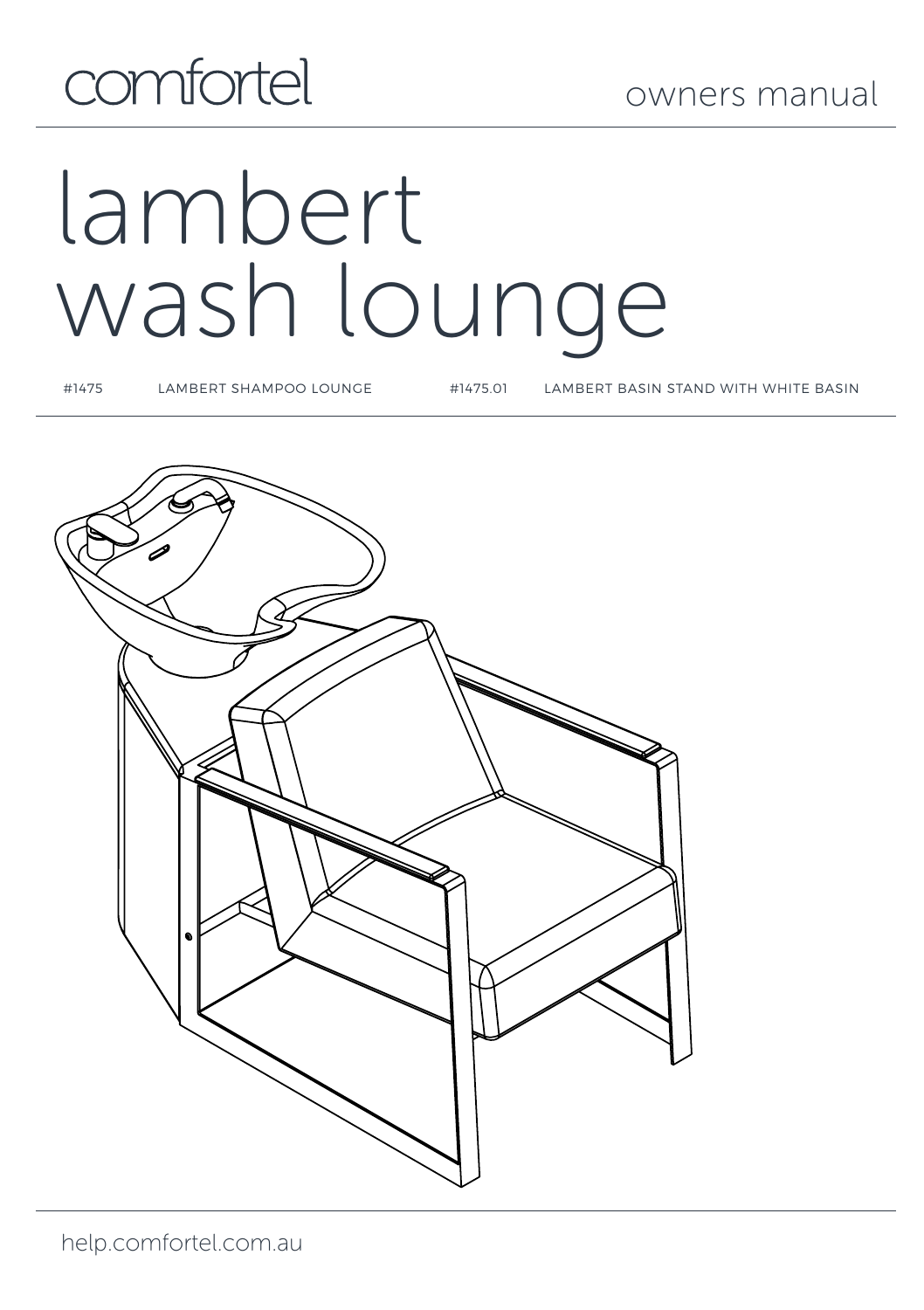#### GENERAL SAFETY

- 1. Read carefully and keep these instructions in a safe place.
- 2. Use this product only for its intended function and do not use attachments not recommended by the manufacturer.
- 3. Do not use outdoors.

#### PLUMBING

1. This unit must be plumbed by a licensed plumber.

ALL PLUMBING MUST BE COMPLETED BY A LICENSED PLUMBER **A** IMPORTANT

### IMPORTANT

DO NOT ALLOW CHILDREN AROUND THE WASHLOUNGE WHEN IN USE

#### GET STARTED







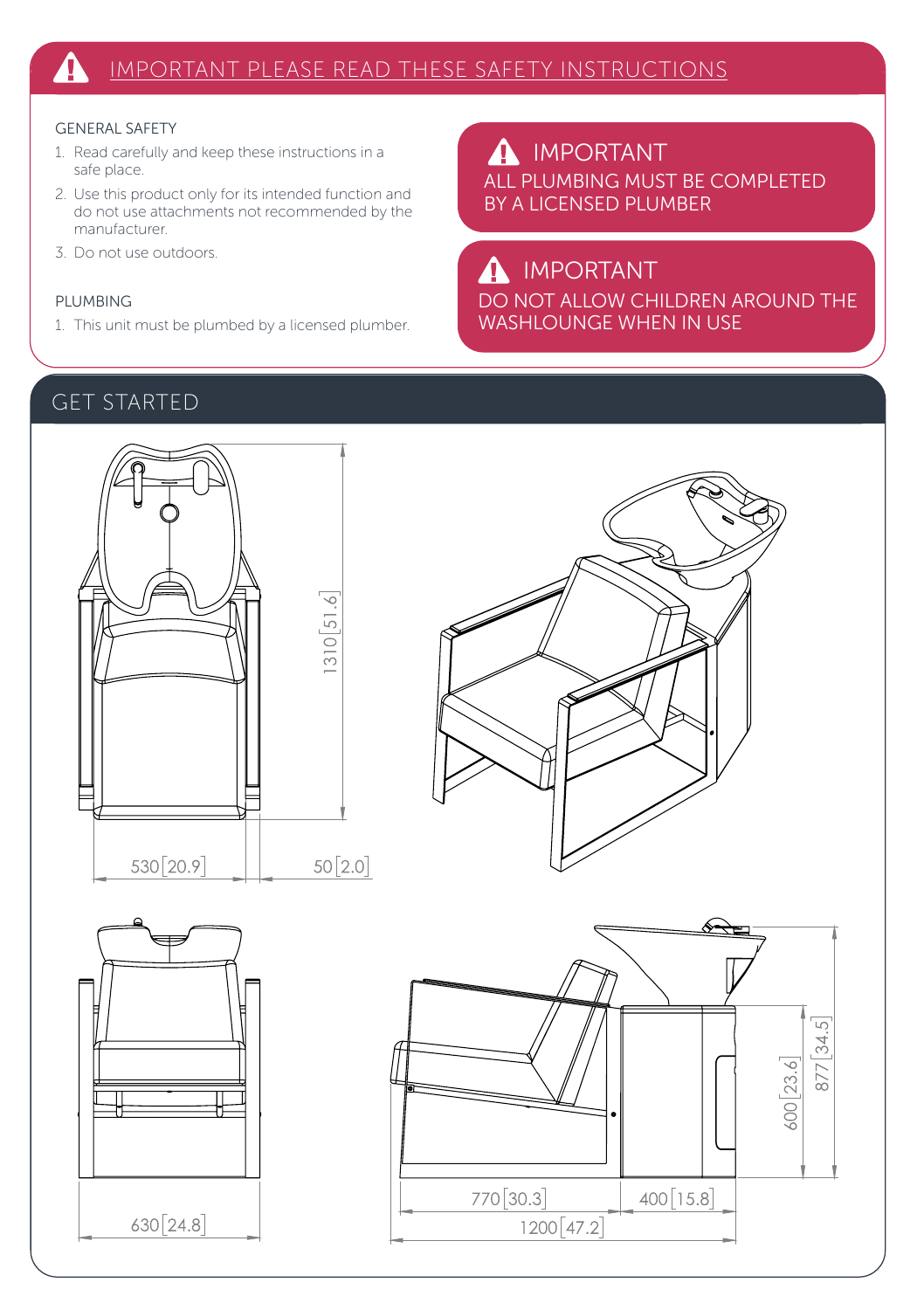#### POSITIONING



If washing from behind, allow a minimum of 400mm of space behind your washlounge to provide room for access.



If washing from side add 400mm between each basin. All measurements in mm.

#### BEFORE INSTALLING YOU SHOULD CONSIDER THE FOLLOWING

- Allow for the necessary room around the unit for free movement.
- If installing against a wall, a minimum distance of 80mm between wall and bottom back of basin.
- If plumbing location is in wall (see Diagram A). For neatness of finish it is preferable to bring water and waste into the washlounge in the same hole.
- If plumbing location is on floor (see Diagram A), place washlounge over.

PLUMBING ACCESS OPTIONS Determine the best way to connect plumbing.

OPTION A: FROM WALL TO BASIN STAND From behind the basin stand connect plumbing to the wall

OPTION B: FROM FLOOR IN BASIN STAND From the basin stand connect plumbing to the floor

ALL PLUMBING MUST BE COMPLETED BY A LICENSED PLUMBER IMPORTANT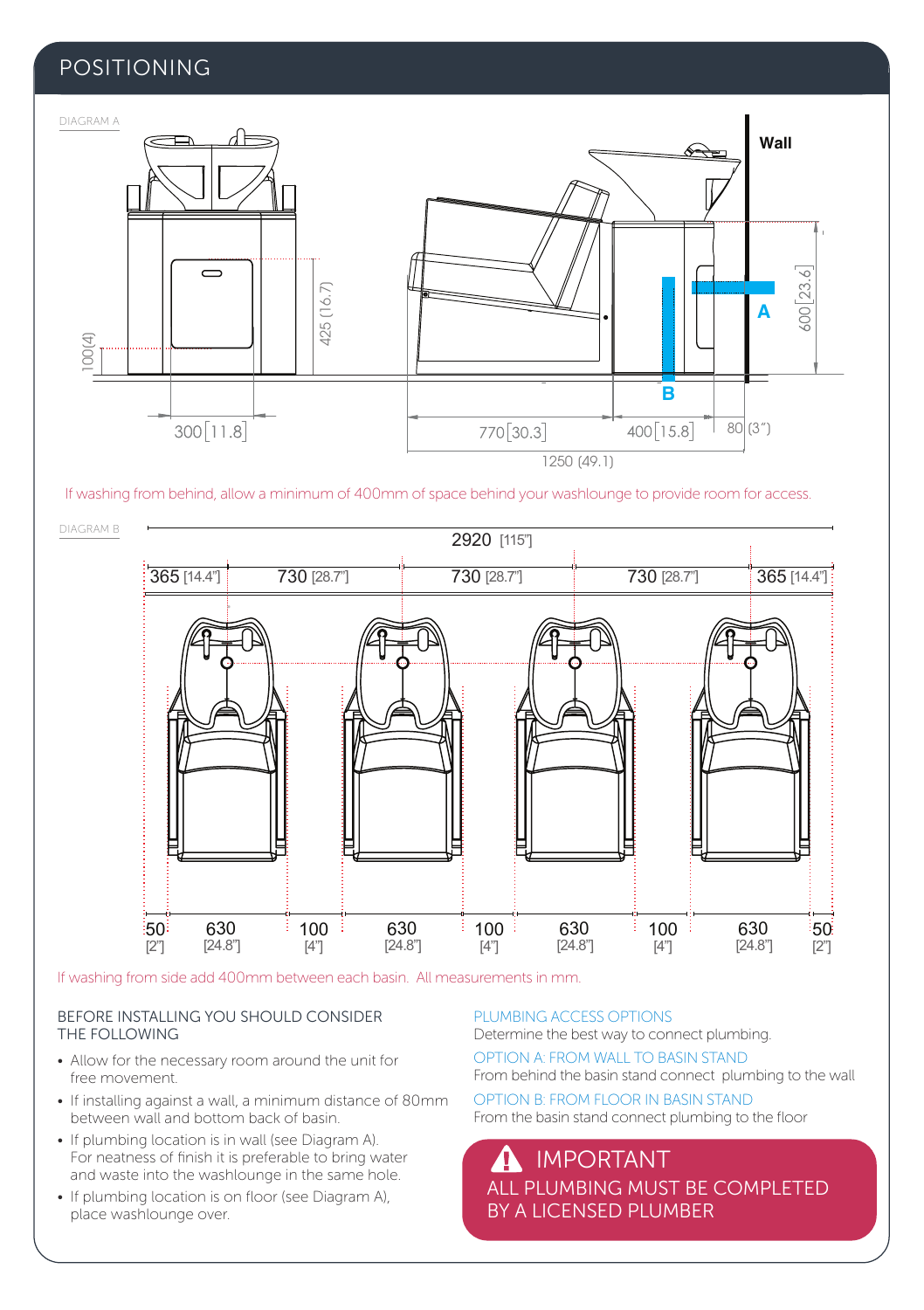#### GET STARTED

### SECURE AND BOLT DOWN BASIN STAND BEFORE INSTALLATION OF PLUMBING









#### THE WASHLOUNGE MUST BE SECURED TO THE FLOOR.

Making sure your wash lounge is secure to the floor using appropiate fixings (not supplied).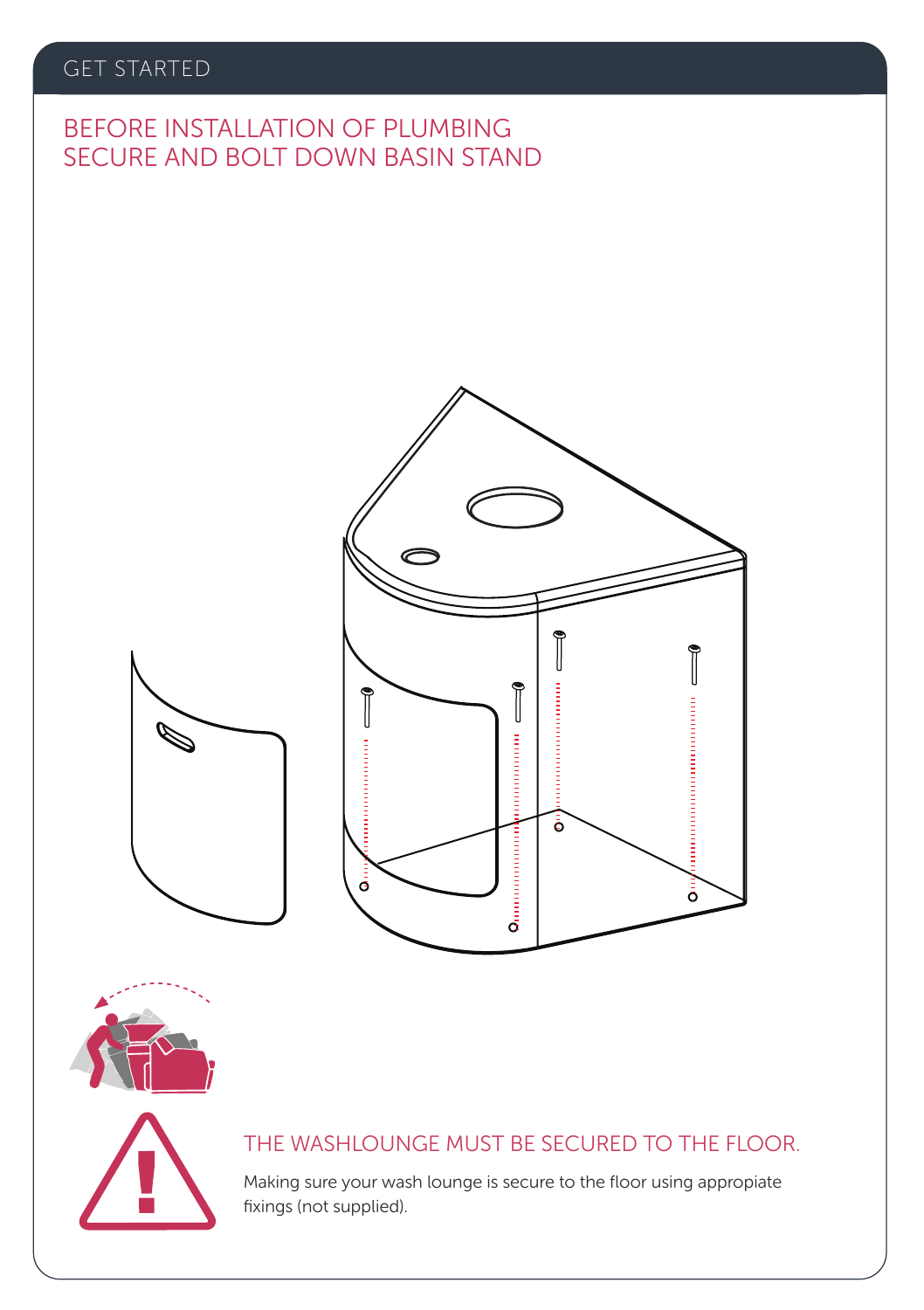#### INSTALLATION & ASSEMBLY: BASIN STAND WITH XL BASIN



- 4. Install Flick Mixer using O-ring, plastic and metal washers & (Long Nut) and Shower Head using the Showerhose Basin Collar, O-ring, Foam Washer & Plastic Nut as indicated.
- 5. Place Flick Mixer and Shower Hoses through the holes in the basin.

#### PLUMBING CONNECTION

- 6. Connect PVC pipe (not supplied) and P trap (not supplied) to 40mm Plug & Waste (supplied) already installed in the basin.
- 7. Connect hot and cold (½" connection) braided hoses to respective supplies.

#### BASIN ASSEMBLY

- 1. Flick Mixer
- 2. Shower head
- **3.** Showerhose basin collar
- 4. Comfortneck
- 5. O-ring
- 6. Foam washers
- 7. Plastic nut
- 8. Flat seal
- 9. Fitted flange
- 10. Flexible waste pipe
- 11. Flange
- 12. Seal
- 13. P trap (not supplied)
- 14. Hot and cold braided hoses
- 15. Long nut
- 16. Plastic washers
- 17. Metal washers
- 18. O-ring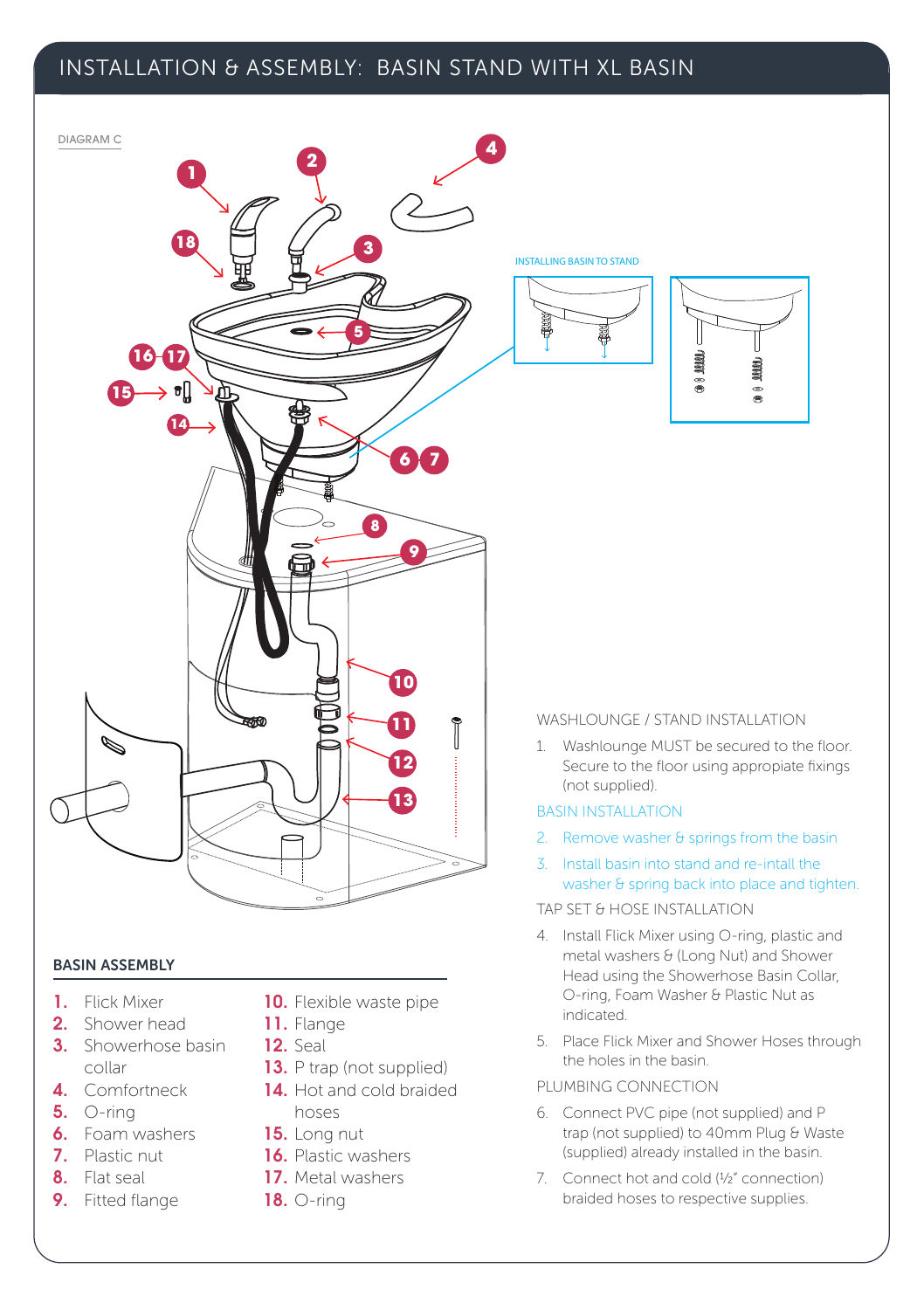

#### ASSEMBLY

1. Install the lounge seat and fix with screws supplied.



We recommend while assembling the washlounge according to the assembly order, fix screws and nuts, however do not tighen in full.

Once the washlounge is fully assembled, adjust the balance of the chair and lock each screw tight.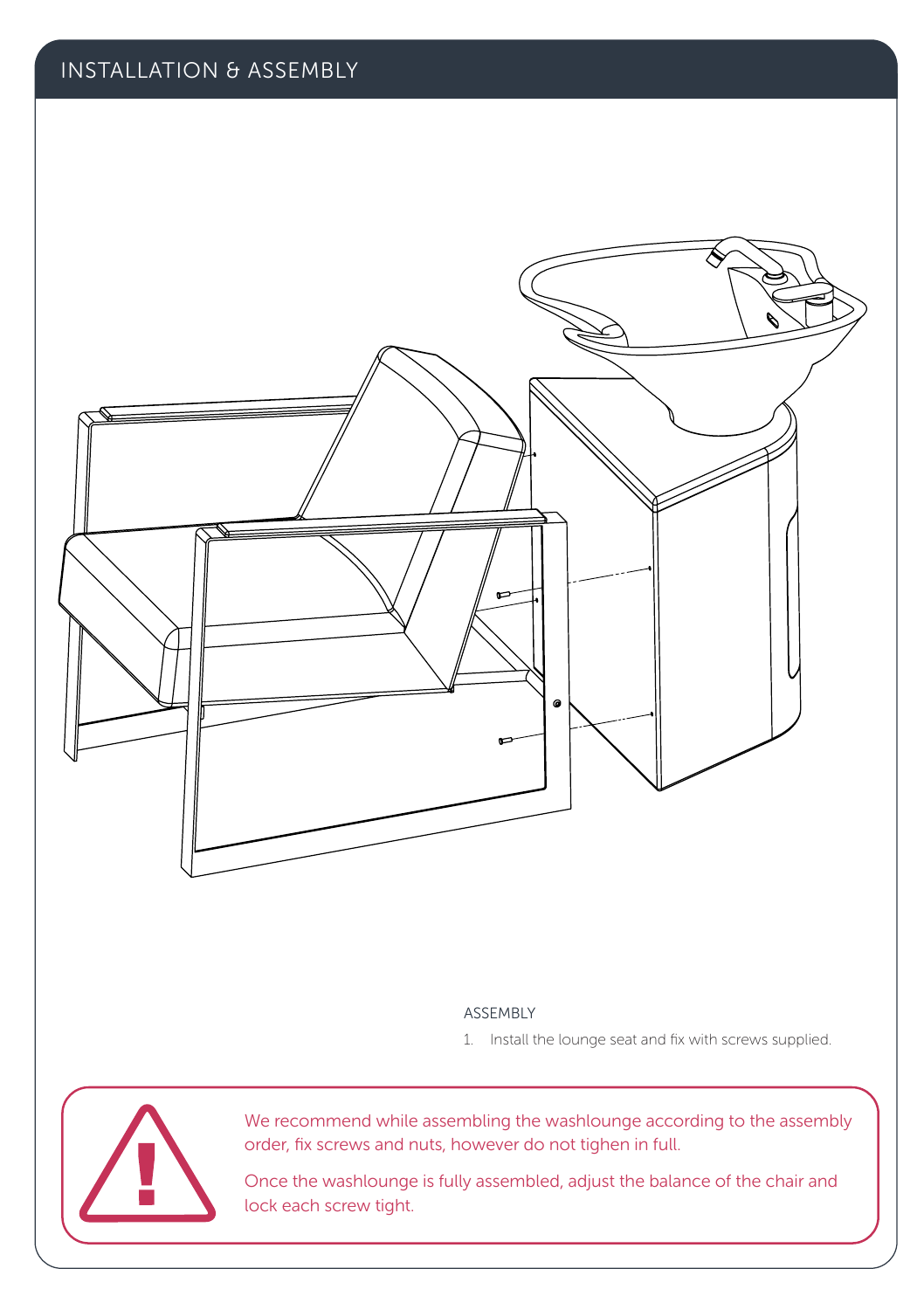#### CLEANING

#### UPHOLSTERY

All upholstery needs some care; good housekeeping will help to prolong the life of any upholstered products. Avoid extreme temperatures. Extreme cold can make your vinyl prone to cracking, while extreme heat can cause permanent stretching. Avoid exposing your products to direct sunlight for prolonged periods of time.

#### ALWAYS FOLLOW THE CLEANING INSTRUCTIONS

- Wipe with a clean colourfast cloth dampened with mild alkaline free soap and luke warm water. Do not wet excessively.
- Remove all traces of any cleaning product by wiping with fresh water and a clean cloth.
- Dry with a soft, clean cloth.
- Stubborn grime may require gentle scrubbing with a soft brush.

#### Do not use:

- hot or boiling water
- hydrocarbons including alcohol
- acetone
- furniture polishes
- bleach
- concentrated detergents
- abrasive powder or paste cleaners
- steel wool
- silicon or petroleum-based cleaners
- solvent based or abrasive cleaning agents

#### MAINTENANCE

A periodic inspection of all components and fasteners should be made to ensure that your Comfortel Product is structurally intact and functioning properly.

Damaged and broken parts should be replaced and loose fasteners tightened.

All maintenance to be carried out by a suitably qualified tradesperson.

#### HOW TO CHANGE A SHOWERHEAD OR SHOWERHOSE

Please view our online how to videos and further troubleshooting: https://help.comfortel.com.au/hairdressing-basins/